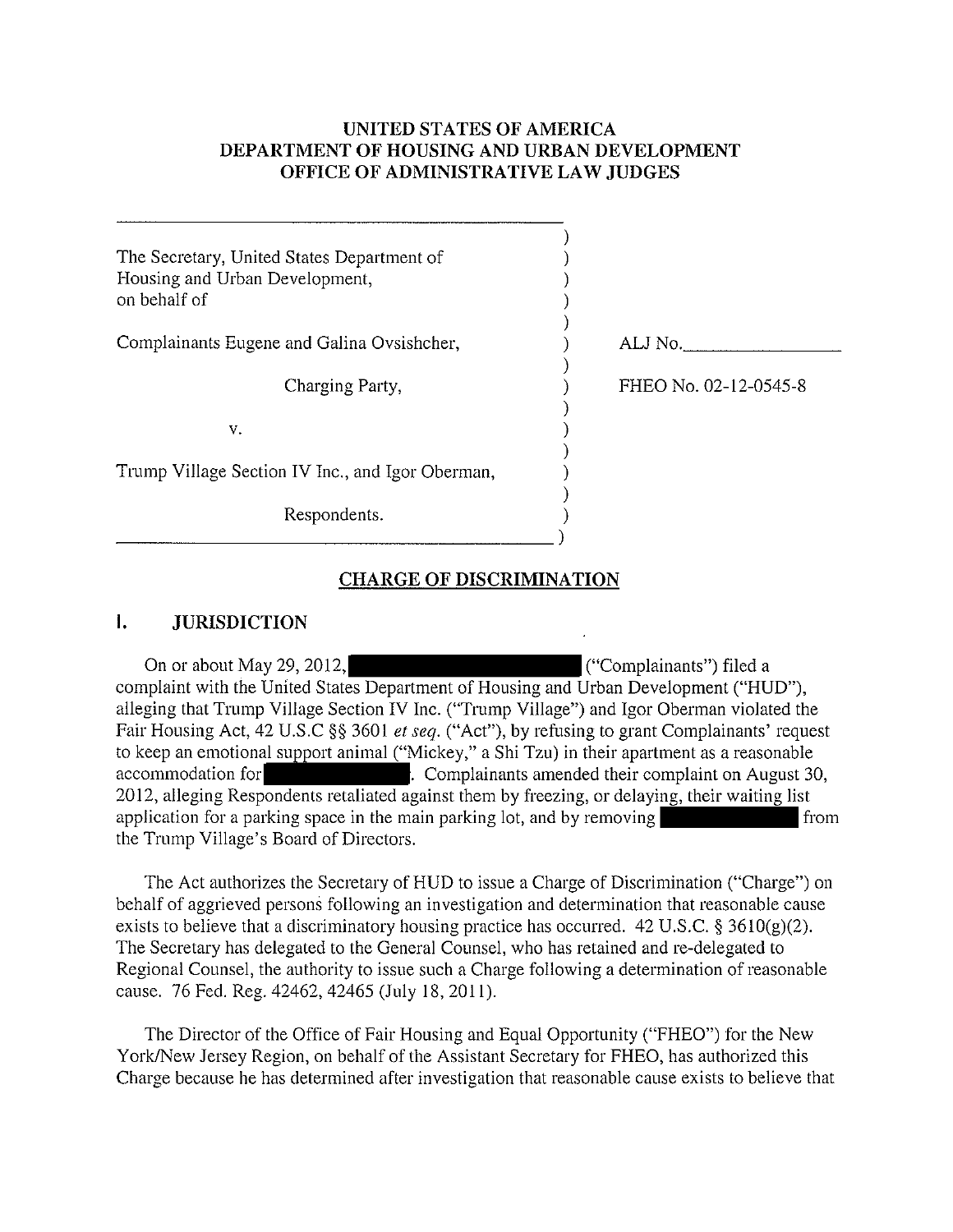a discriminatory housing practice has occurred. *See* 42 U.S.C. § 361O(g)(2). HUD's efforts to conciliate this complaint were unsuccessful. *See* 42 U.S.c. § 361O(b).

# **II. LEGAL AUTHORITY AND FACTUAL BASIS FOR THIS CHARGE**

Based on HUD's investigation of the allegations of disability discrimination and retaliation contained in the above-mentioned verified complaint and the Determination of Reasonable Cause, Respondents are charged with violating the Act as follows:

# A. LEGAL AUTHORITY

- I. It is unlawful to discriminate in the sale or rental, or to otherwise make unavailable or deny, a dwelling to any buyer or renter because of a disability of that buyer or renter or any person associated with that buyer or renter. 42 U.S.c. § 3604(f) (I); 24 C.P.R. § 100.202(a).
- 2. It is unlawful to discriminate against any person in the terms, conditions, or privileges of sale or rental of a dwelling, or in the provision of services or facilities in connection with such dwelling, because of a disability of that person. 42 U.S.C. § 3604(f) (2); 24 C.P.R. § 100.202(b).
- 3. For purposes of 42 U.S.C.  $\S$  3604(f)(1)-(f)(2), discrimination includes the refusal to make a reasonable accommodation in rules, policies, practices, or services, when such accommodations may be necessary to afford such person equal opportunity to use and enjoy a dwelling.  $42 \text{ U.S.C. }$  § 3604(f) (3)(B); 24 C.F.R. § 100.204(a).
- 4. It is unlawful to coerce, intimidate, threaten, or interfere with any person in the exercise or enjoyment of, or on account of his having exercised or enjoyed, any right granted or protected by Sections 803 to 806 of the Act. 42 U.S.C. § 3617; 24 C.F.R. § 100.400(b).

# B. PARTIES AND SUBJECT PROPERTY

- I. Complainants are married to each other and at all times relevant to this Charge were cooperative shareholders in Trump Village.
- 2. Complainant complained complained a United States Army combat veteran of Afghanistan and Kosovo, is a person with a psychiatric disability that substantially limits one or more of his major life activities. Mr.

<sup>&</sup>lt;sup>1</sup> The Act uses the term "handicap" instead of "disability." However, both terms have the same legal meaning. This **Charge will use the term "disability."**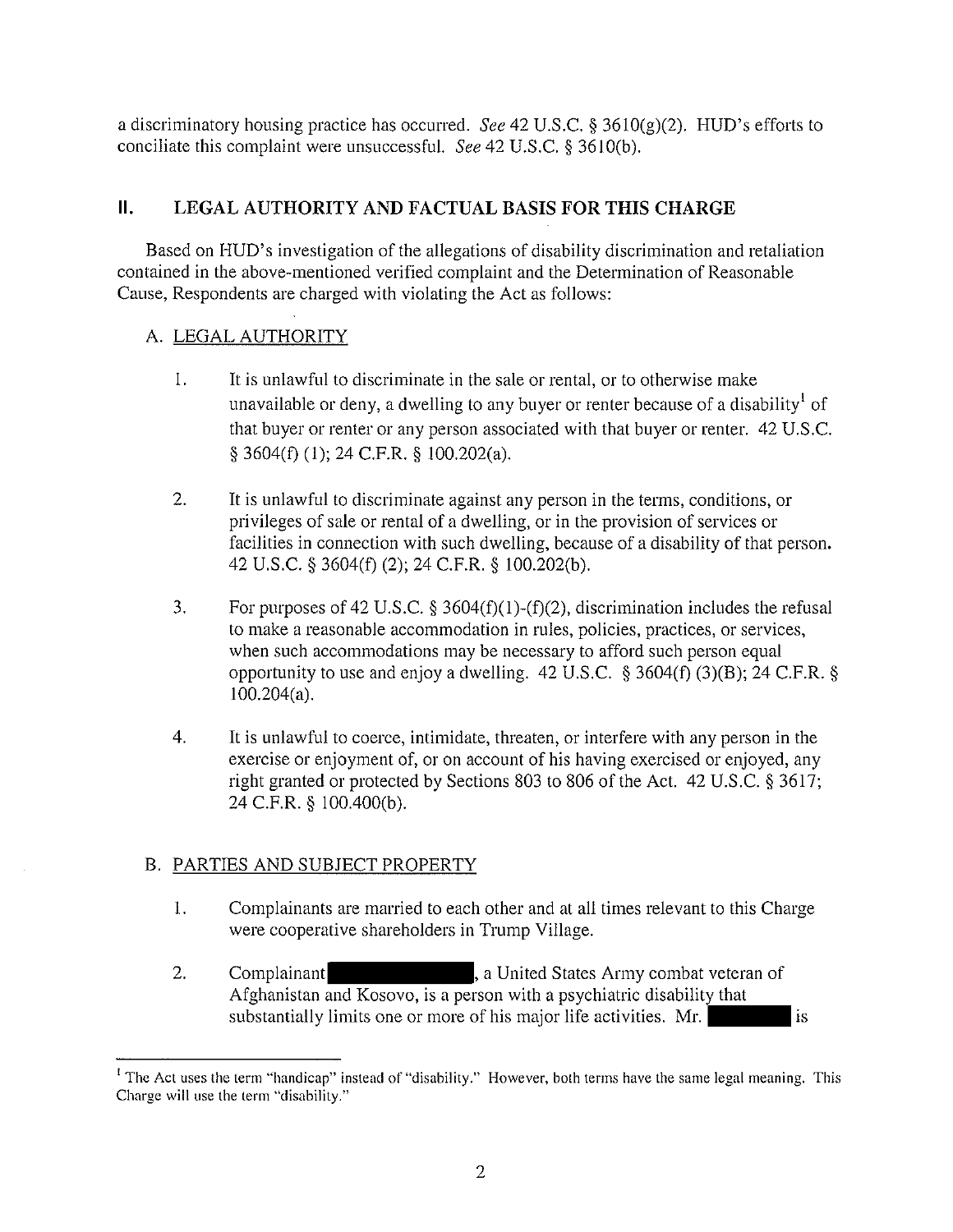and, at all times relevant to the Charge, has been an individual with a disability, as defined by the Act. 42 U.S.C. § 3602(h).

- 3. Respondent Trump Village is an 1144-unit housing cooperative located at 2928 West 5<sup>th</sup> Street, Brooklyn, New York 11224 ("Subject Property").
- 4. At all times relevant to this Charge, Respondent Oberman was a member of Trump Village's Board of Directors and had a role supervising Trump Village's management office.
- 5. At all times relevant to this Charge, Complainants were proprietary lessees, residing in unit in the Subject Property. Complainants' unit in the Subject Property is a "dwelling" within the meaning of 42 U.S.c. § 3602(b) and 24 C.F.R. § 100.20.
- 6. Complainants are "aggrieved persons," as defined by 42 U.S.C. § 3602(i), and have suffered damages as a result of Respondents' conduct.

# C. FACTUAL ALLEGATIONS IN SUPPORT OF CHARGE

### **Respondents' Failure to Grant a Reasonable Accommodation**

- 7. On or about September 16,2009, Complainants signed an occupancy agreement and entered into a proprietary lease with Respondent Trump Village.
- 8. In 2009, Respondent Trump Village implemented a no pet policy at the Subject Property which continues to the present.
- 9. In August of 2011, based on a recommendation from Complainant psychiatrist and primary care physician, Complainants purchased Mickey, a Shi Tzu, to provide Mr. with emotional support and other assistance.
- 10. In early February 2012, Anna Richter, an administrative assistant working in Trump Village's management office, told Complainants that they were required to register their dog with the management office and to provide the office with a copy of Mickey's picture and dog license and a letter explaining Mr. medical need for Mickey.
- II. While Complainants were gathering the information Ms. Richter requested, on or about February 8, 2012, Respondent Trump Village sent Complainants a "Cooperative Apartment Notice To Cure," demanding that Complainants remove their dog from their apartment by February 28, 2012, and cautioning that failure to do so may lead to the termination of their lease.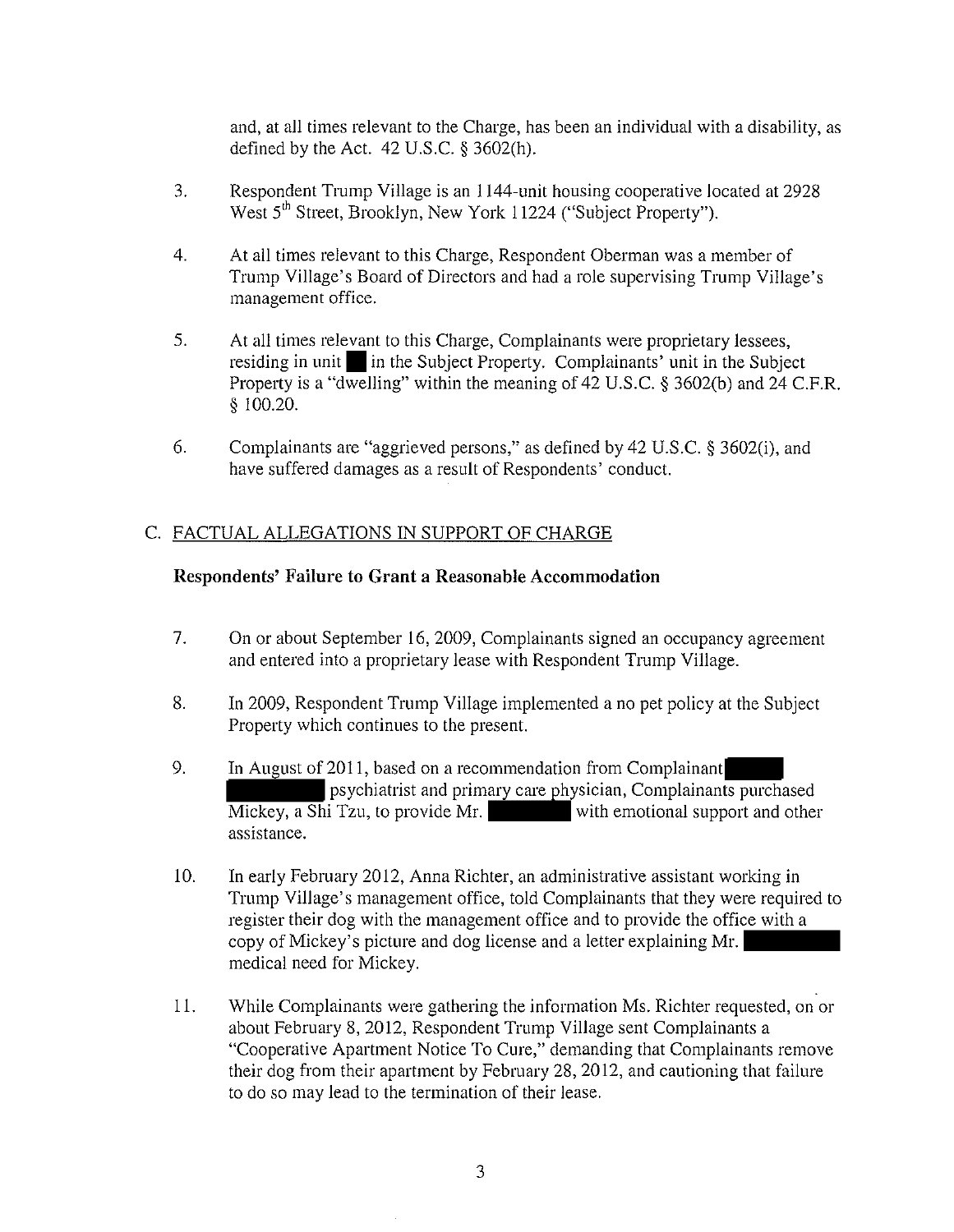- 12. Soon thereafter, Complainants gave Respondent Trump Village the information Ms. Richter had requested, including a note dated February 4,2012, from Complainant **physician,** Physician, MD, explaining that Mr. has a psychological disorder and his dog helps him recover from his disability and reduces the symptoms.
- 13. Nevertheless, on or about March 1,2012, Respondent Trump Village served Complainants with a "Cooperative Apartment Notice of Termination," demanding· that Complainants permanently remove themselves and their possessions from their apartment no later than March 20, 2012, because they harbored a dog in their apartment in violation of paragraph 16B of the occupancy agreement.
- 14. Respondents did not seek additional medical or other information from Complainants regarding the need for an emotional support animal.
- 15. Instead, on or about March 27, 2012, Respondents commenced an eviction proceeding against Complainants in the Civil Court of The City of New York, County of Kings, Housing Part ("Housing Court").
- 16. On or about May 3, 2012, Complainants filed a verified answer with the Housing Court maintaining, among other things, that (l) Complainant obtained Mickey as an emotional support animal; (2) that Complainants filed a complaint with HUD based upon Respondent Trump Village's discriminatory action of refusing to grant them a reasonable accommodation; and (3) Respondent Trump Village accepted rent from Complainants after the alleged termination date.
- 17. On or about June 19,2012, the Housing Court dismissed the eviction action without prejudice because Respondents had accepted rent after the Notice of Termination had been served and before the eviction proceeding had commenced. The Housing Court did not address Complainants' other defenses.
- 18. Since February 2012, when Complainants first sought to register Mickey and to obtain a reasonable accommodation, Respondents have not granted Complainants' request for a reasonable accommodation.

### **Respondents' Acts of Retaliation**

### Denial of a parking space

19. Respondent Trump Village has two parking lots- a main *lot,* which has 700 parking spaces, and a transit lot, which has 249 parking spaces. Those 949 parking spaces serve 1144 apartments.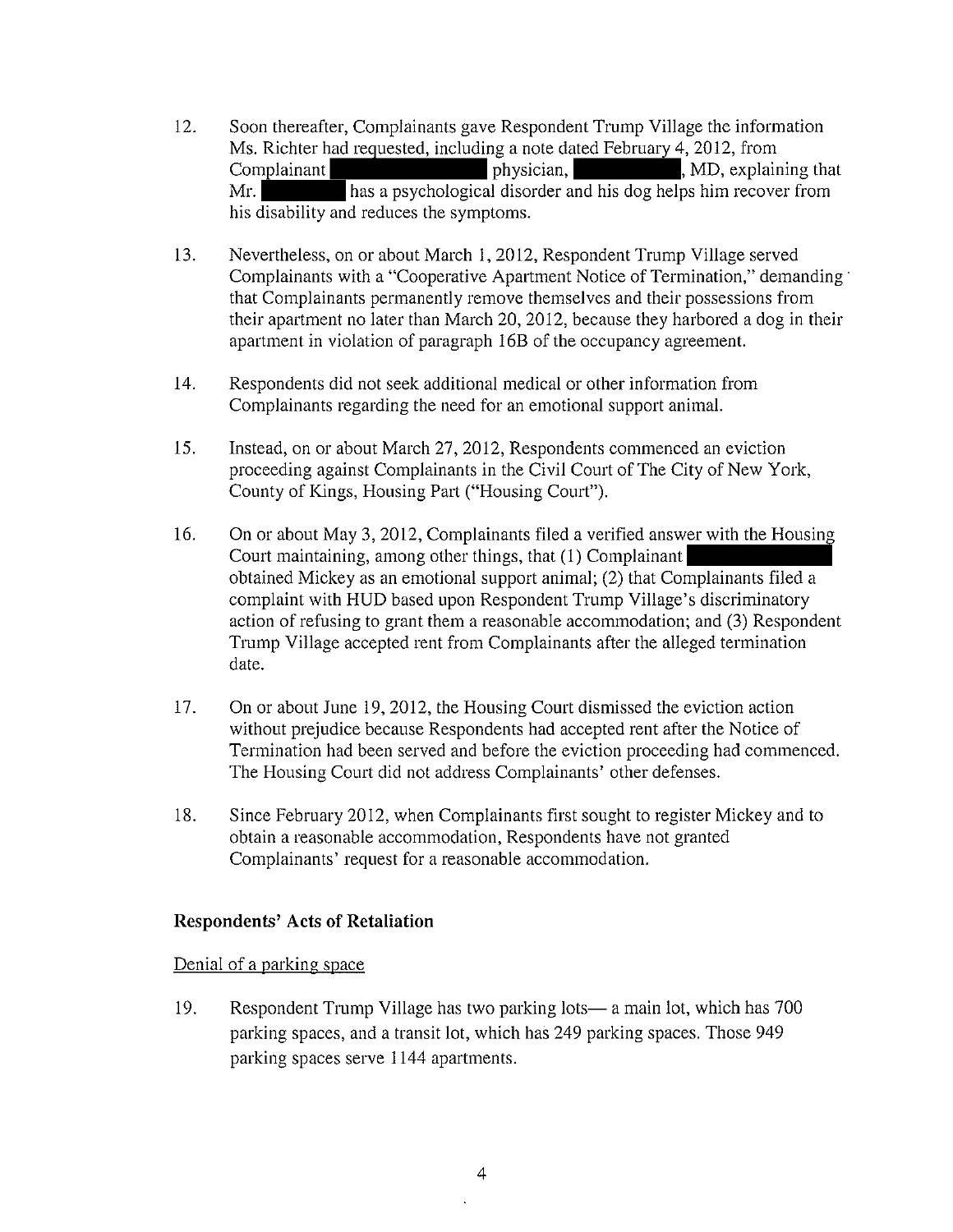- 20. The main lot is closer to the Subject Property than the transit lot and coop shareholders are entitled to only one space in the main lot.
- 21. New coop shareholders are first assigned a space in the transit lot and are placed on a waiting list for parking spaces in the main lot.
- 22. Parking spaces are allocated in the main lot chronologically from the time coop shareholders purchase their apartment.
- 23. Complainants were placed on the waiting list for a parking space in the main lot in September 2009, when they purchased coop shares in their apartment.
- 24. By May 2012, Complainants were third on the waiting list for a parking space in the main lot.
- 25. Because Complainants exercised their rights for a reasonable accommodation, Respondent Oberman, the President of the Trump Village Board of Directors, directed that Complainants' position on the main lot waiting list be frozen in place.
- 26. As a consequence of Mr. Oberman's directive, at least one shareholder who was lower on the main lot waiting list moved ahead of Complainants and acquired a space before Complainants. Complainants did not receive a parking space in the main lot until October 2014.

### Removal from Board of Directors

- 27. Complainant compaigning for election to the Trump Village Board of Directors in February 2012.
- 28. In June 2012, Complainant was elected to the Trump Village Board of Directors.
- 29. **In** August 2012, Respondent Oberman disseminated a "Notice of Special Board Meeting" seeking the removal of Complainant from the Board of Directors.
- 30. The Notice sought Complainant Terminiant removal for, among other things, commencing legal proceedings against Respondent Trump Village, seeking monetary compensation, and threatening litigation against Trump Village to secure special services.
- 31. On August 17,2012, the Trump Village Board of Directors voted to remove Complainant from the Board, at least in part because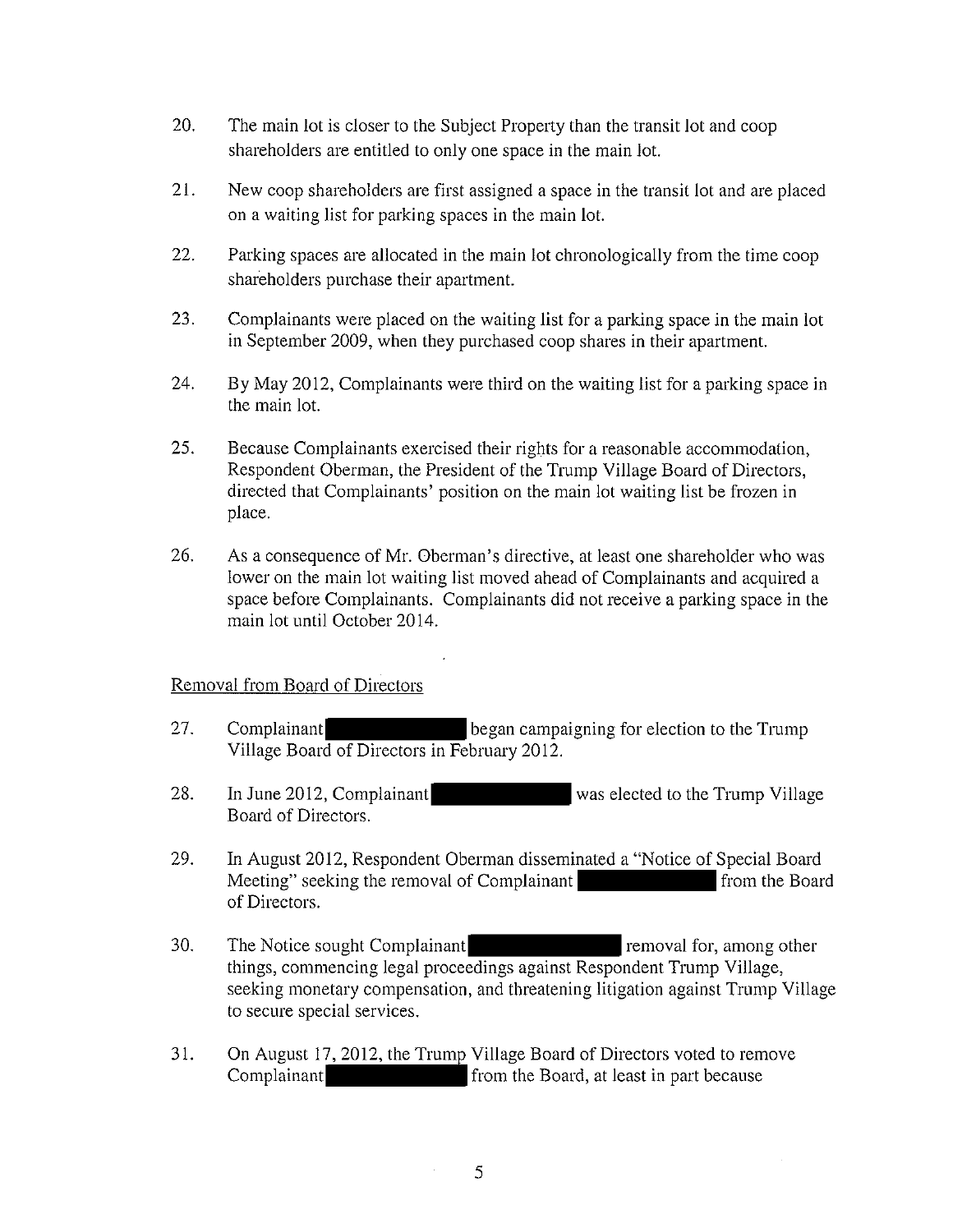Complainants had obtained an emotional support animal and otherwise exercised their rights under the Act.

32. Respondents' unlawful denial of Complainants' request for a reasonable accommodation and retaliatory conduct has caused Complainants anxiety, distress, emotional trauma and actual damages, including out-of-pocket expenses.

# D. FAIR HOUSING ACT VIOLATIONS

- 33. As described above, Respondents violated the Act by discriminating against Complainant **Complainant** on the basis of his disability when it caused Complainants to fear that their home would be made unavailable to them by pursuing their eviction rather than granting the request for a reasonable accommodation. 42 U.S.C. §§ 3604(f)(1)(A), (C) and (f)(3)(B); 24 C.F.R. §§ 100.202(a) and 100.204(a).
- 34. As described above, Respondents discriminated against Complainants in the terms, conditions, or privileges of a sale or rental of a dwelling based on disability when they refused to allow Complainant to live with his support animal at the subject property when such an accommodation was necessary to afford him an equal opportunity to use and enjoy the subject dwelling. 42 U.S.C. §§ 3604(f)(2)(A), (C) and (f)(3)(B); 24 C.F.R. §§ 100.202(b) and 100.204(a).
- 35. As described above, Respondents retaliated against Complainants by freezing Complainants' application for a parking space in the main lot and by removing Complainant **from the Trump Village Board of Directors** because Complainants exercised their rights under the Act. 42 U.S.c. § 3617; 24 C.F.R. § 100.400(b).

# **III.**  CONCLUSION

**WHEREFORE,** the Secretary of HUD, through the office of the General Counsel, and pursuant to 42 U.S.C. § 3610(g)(2)(A) of the Act, hereby charges Respondents Trump Village and Oberman with engaging in discriminatory housing practices in violation of 42 U.S.C. §§  $3604(f)(1)$ ,  $(f)(2)$ ,  $(f)(3)(B)$  and § 3617 of the Act, and requests that an Order be issued that:

- I. Declares that the discriminatory housing practices of Respondents as set forth above violate the Fair Housing Act, as amended, 42 U.S.c. §§ 3601-3619;
- 2. Enjoins Respondents, their agents, officers, employees, and successors, and all other persons in active concert or participation with them, from discriminating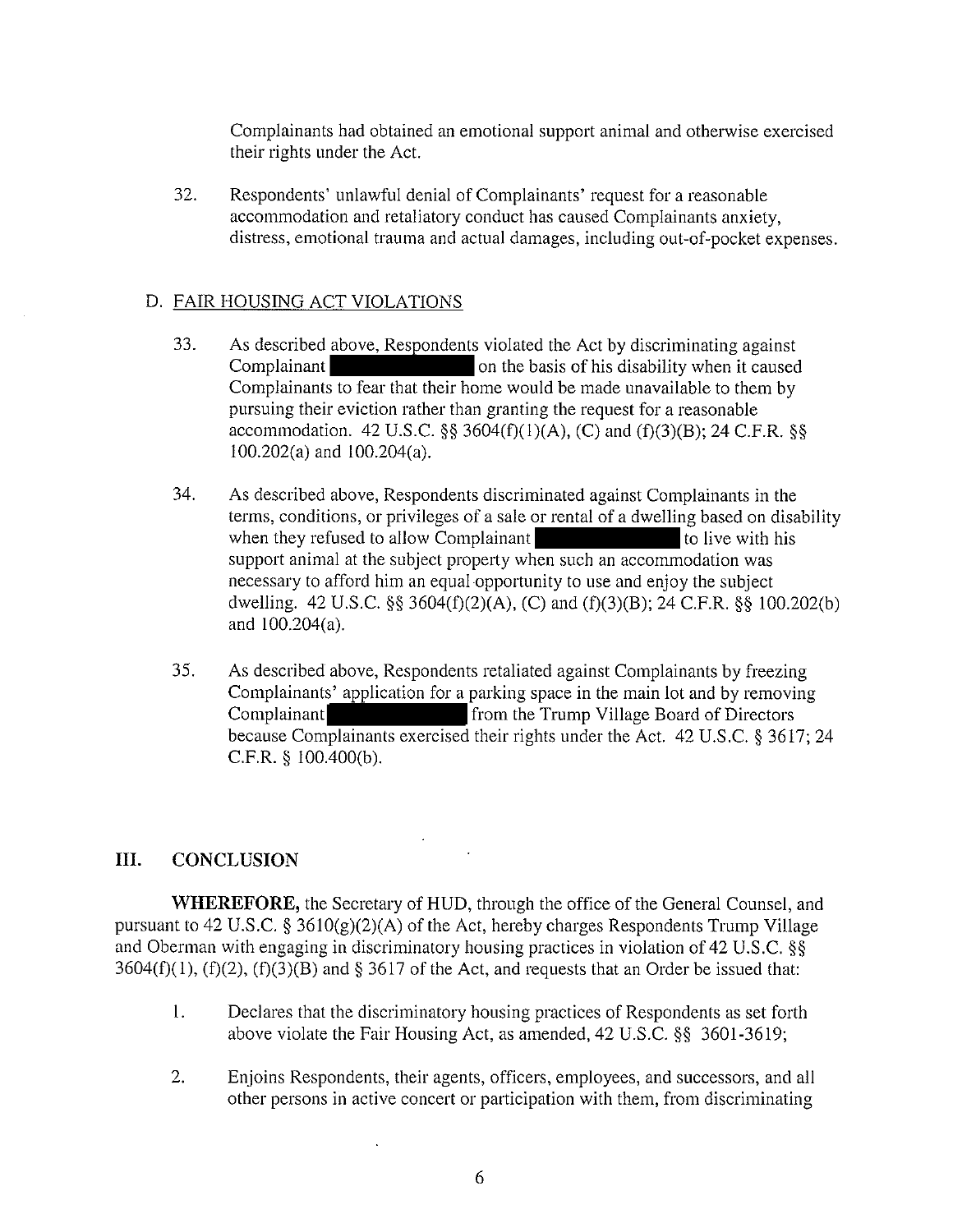because of disability against any person in any aspect of the sale, rental, use, or enjoyment of a dwelling pursuant to 42 U.S.C.  $\S 3612(g)(3)$ ;

- 3. Enjoins Respondents, their agents, officers, employees, and successors, and all other persons in active concert or participation with it, from coercing, intimidating, threatening, or interfering with Complainants or any person in the exercise or enjoyment of, or on account of their having exercised or enjoyed, or on account of their having aided or encouraged any other person in the exercise or enjoyment of any right granted by the Act pursuant to 42 U.S.C. § 3612(g)(3);
- 4. Mandates Respondents, their agents, officers, employees, and successors, and all other persons in active concert or participation with it, take all affirmative steps necessary to remedy the effects of the illegal, discriminatory conduct described herein and to prevent similar occurrences in the future;
- 5. Awards such monetary damages pursuant to 42 U.S.C. §  $3612(g)(3)$  as will fully compensate Complainants for damages caused by Respondents' discriminatory conduct;
- 6. Awards a civil penalty against Respondents of \$16,000.00 for each violation of the Act; or \$42,500.00 for each violation of the Act in the event that Respondents have been adjudged to have committed one prior discriminatory housing practice during the last 5 years; or \$70,000.00 in the event that Respondents have been adjudged to have committed two prior discriminatory housing practices during the last 7 years, pursuant to 42 U.S.C. § 3612(g)(3) and 24 C.F.R. § 180.671; and
- 7. Awards any additional relief as may be appropriate, pursuant to 42 U.S.C. §  $3612(g)(3)$ .